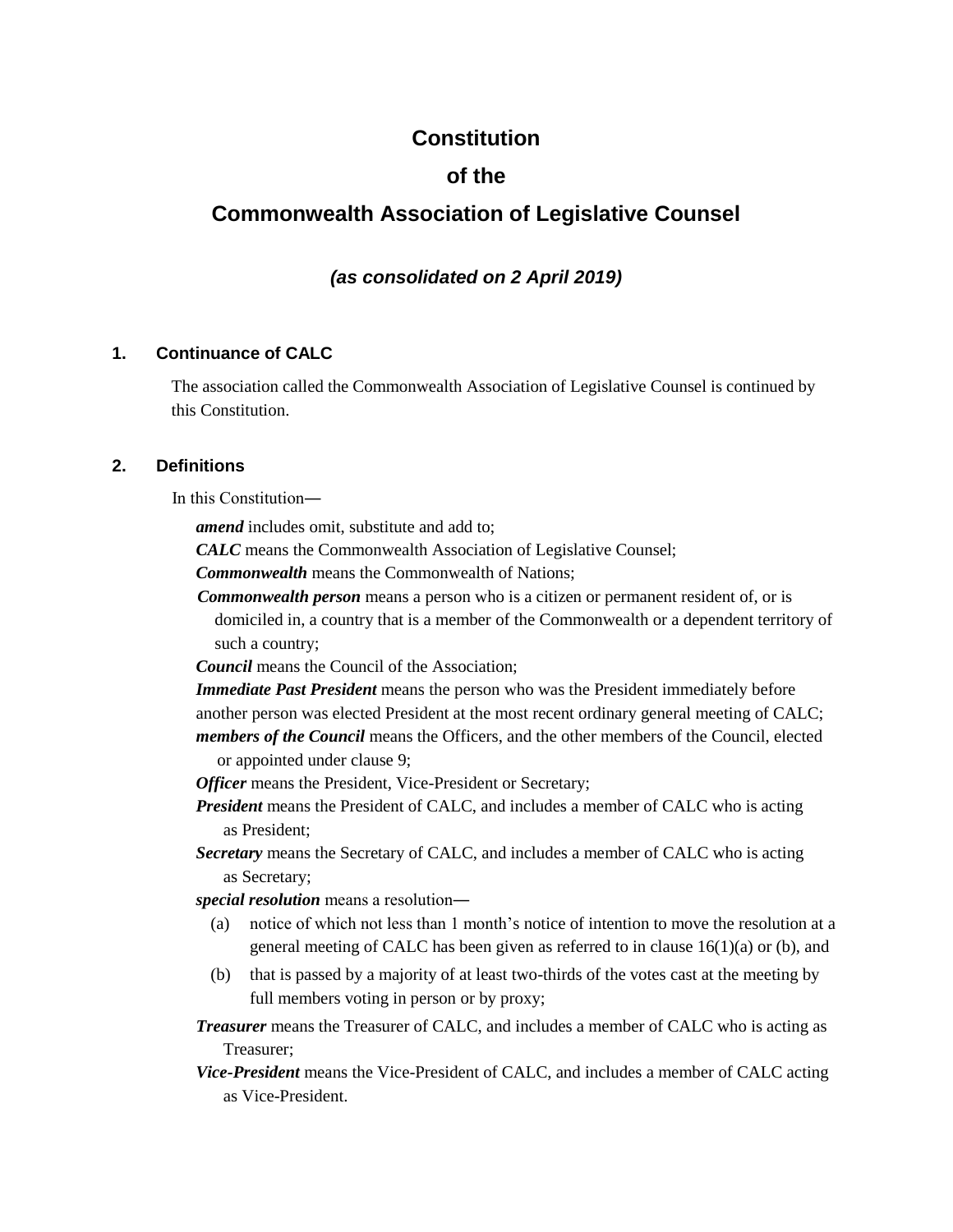# **3. Headquarters of CALC**

The headquarters of CALC are to be located―

- (a) at such place in Canberra, Australia, as the Council decides, or
- (b) if a general meeting of CALC decides that the headquarters should be located at some other place in Australia or in another country, at that other place.

# **4. Objects of CALC**

- (1) The objects of CALC are―
	- (a) to promote co-operation on matters of common interest among Commonwealth persons and others who are or have been engaged―
		- (i) in legislative drafting, or
		- (ii) in editing or translating draft legislation, or
		- (iii) in training people as drafters of legislation, and
	- (b) to promote public awareness of and to disseminate information about legislative drafting and the role of those who draft legislation, and
	- (c) to promote the use of effective legislative drafting practices and techniques.
- (2) To achieve the objects of CALC, the activities of CALC may include all or any of the following:
	- (a) promoting the sharing of information among members of CALC with respect to—
		- (i) the preparation and publication of legislation, and
		- (ii) the recruitment and training of people to draft legislation and the retention of those already engaged in legislative drafting;
	- (b) encouraging the sharing among members of CALC of comparative legal materials and precedents;
	- (c) providing members of CALC with information and assistance with respect to legislation and legislative drafting;
	- (d) co-operating with appropriate organisations on matters of common interest;
	- (e) affiliating with other bodies having objects that are similar, or complementary, to those of CALC.

# **5. Full membership of CALC**

- (1) A person is eligible to be a full member of CALC if the person is a Commonwealth person who is or has been engaged―
	- (a) in drafting legislation, or
	- (b) in editing or translating draft legislation, or
	- (c) in training people as drafters of legislation.
- (2) A person who claims to be eligible for full membership of CALC may apply in writing to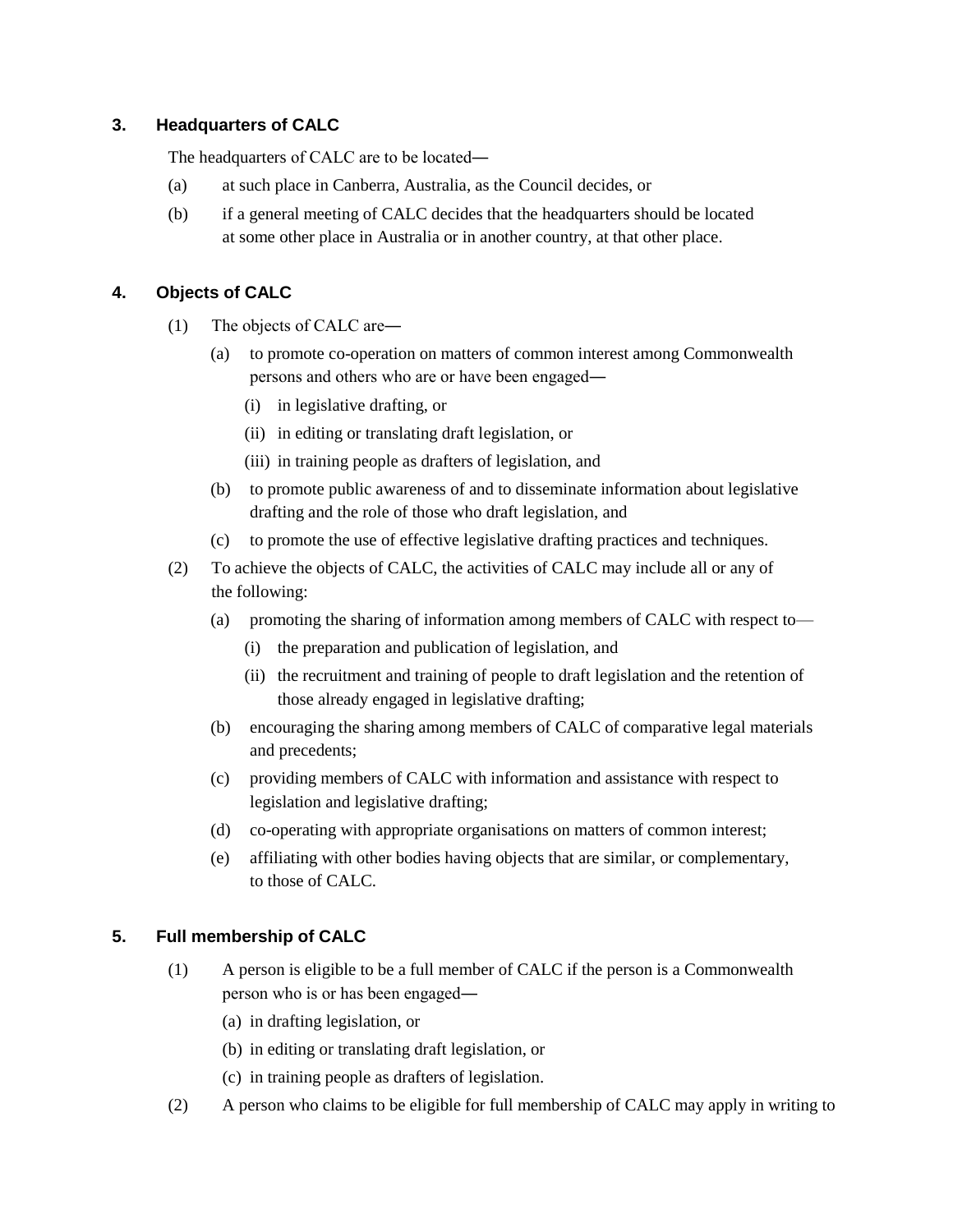the Secretary to be a full member of CALC.

- (3) If, on receiving an application for full membership of CALC, the Secretary is satisfied that the applicant is clearly eligible to be a full member of CALC, the Secretary must approve the application on behalf of the Council.
- (4) If not satisfied that an applicant for full membership is clearly eligible to be a full member of CALC, the Secretary must refer the application to the Council.
- (5) If, on the referral of an application to the Council, the Council is satisfied that the applicant is eligible to be a full member of CALC, it must approve the application, but if not so satisfied, it must refuse the application.
- (6) If an application for full membership is refused because the applicant is ineligible for that membership but the applicant is eligible to be an associate member of CALC, the Council may, with the agreement of the applicant, approve the person as an associate member of CALC.
- (7) As soon as practicable after―
	- (a) an application for full membership of CALC is approved under subclause (3) or (5), or
	- (b) such an application is refused under subclause (5), or
	- (c) an applicant is approved as an associate member under subclause (6), the Secretary must notify the applicant in writing of the decision approving or refusing the application or approving the applicant as an associate member.
- (8) A full member of CALC may at any time, by notice in writing to the Secretary, resign from full membership of CALC.
- (9) A person who is a full member of CALC does not cease to be such a member only because the person has ceased to be a Commonwealth person.

# **6. Associate membership of CALC**

- (1) A person is eligible to be an associate member of CALC if the person―
	- (a) is a Commonwealth person who claims to have an interest in legislative drafting but is not eligible to be a full member of CALC, or
	- (b) is not a Commonwealth person but is or has been engaged―
		- (i) in drafting legislation, or
		- (ii) in editing or translating draft legislation, or
		- (iii) in training people as drafters of legislation.
- (2) A person who claims to be eligible for associate membership of CALC may apply in writing to the Secretary to become an associate member of CALC.
- (3) If, on receiving an application for associate membership of CALC, the Secretary is satisfied that the applicant is clearly eligible to be an associate member of CALC, the Secretary must approve the application on behalf of the Council.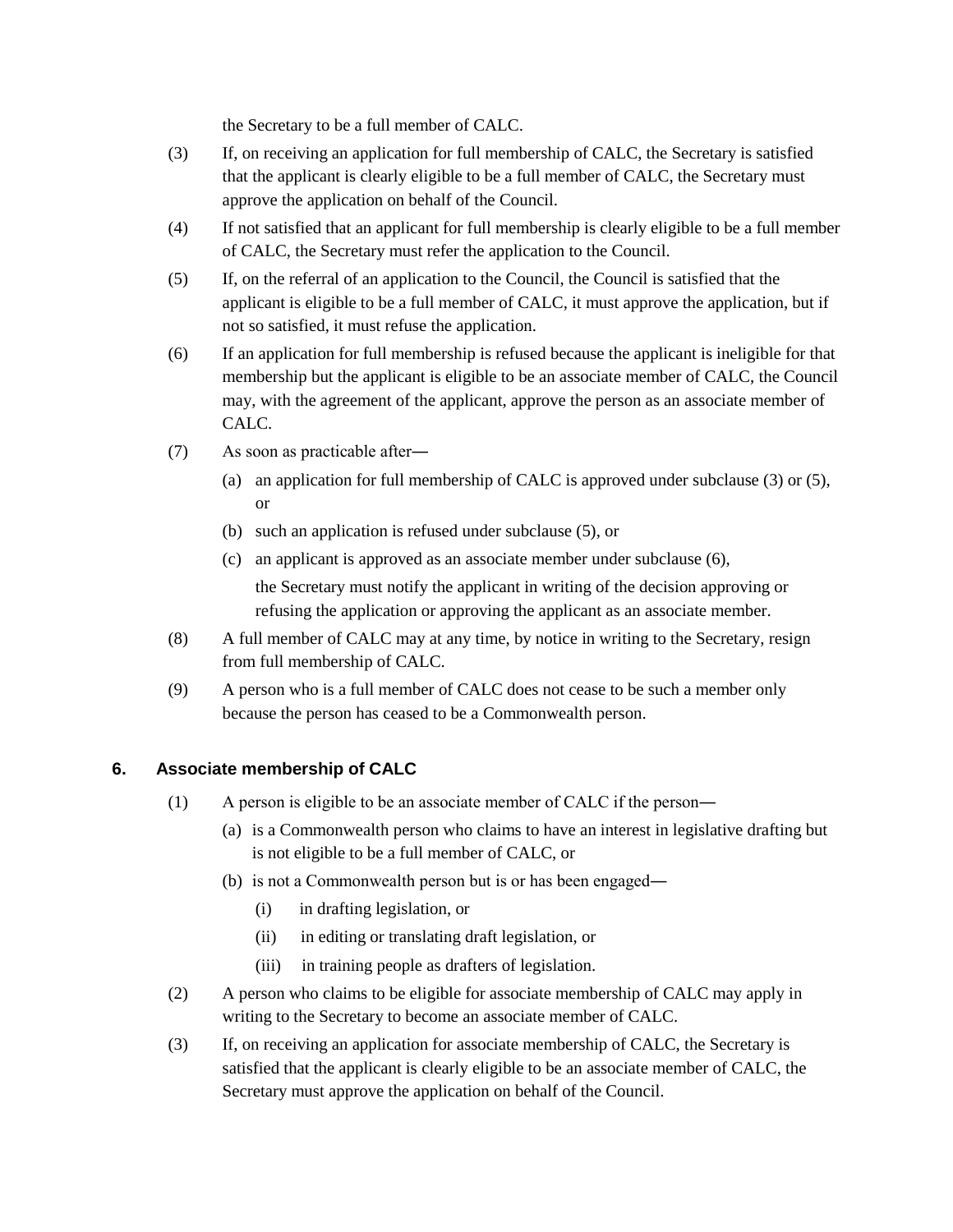- (4) If not satisfied that an applicant for associate membership is clearly eligible to be an associate member of CALC, the Secretary must refer the application to the Council.
- (5) If, on the referral of an application to the Council, the Council is satisfied that the applicant is eligible to be an associate member of CALC, it must approve the application, but if not so satisfied, it must refuse the application.
- (6) As soon as practicable after an application is approved under subclause (3) or (5) or is refused under subclause (5), the Secretary must notify the applicant in writing of the decision approving or refusing the application.
- (7) An associate member of CALC may at any time, by notice in writing to the Secretary, resign from associate membership of CALC.
- (8) An associate member of CALC has the same rights and privileges as a full member, except that an associate member is not―
	- (a) entitled to vote, or to move or second motions, at general meetings of CALC, or
	- (b) eligible for election as a member of the Council.

# **7. Membership fees**

- (1) A general meeting of CALC may, by special resolution, require members of CALC to pay a membership fee covering such period as is specified in the resolution.
- (2) Such a resolution must specify―
	- (a) the amount of the fee and the currency in which it is payable, and
	- (b) the time by which it is to be paid, and
	- (c) how and to whom it is to be paid.
- (3) A member who fails to pay a membership fee in accordance with a resolution that complies with subclause (2) ceases to be a member of CALC after the expiry of―
	- (a) 30 days after the date on which the resolution is notified in a publication of CALC, or
	- (b) 30 days after the date on which the fee becomes payable in accordance with the resolution,

whichever is the later.

(4) A resolution under this clause may specify differential membership fees by reference to such matters as classes of membership and the costs associated with maintaining contact with members, but not so as to discriminate unfairly between members.

# **7A. Termination of membership**

- (1) The Secretary may terminate a member's membership in accordance with this clause if the member has not responded to the Secretary after the Secretary has made such efforts to contact the member as are reasonable in the circumstances.
- (2) Those efforts must include―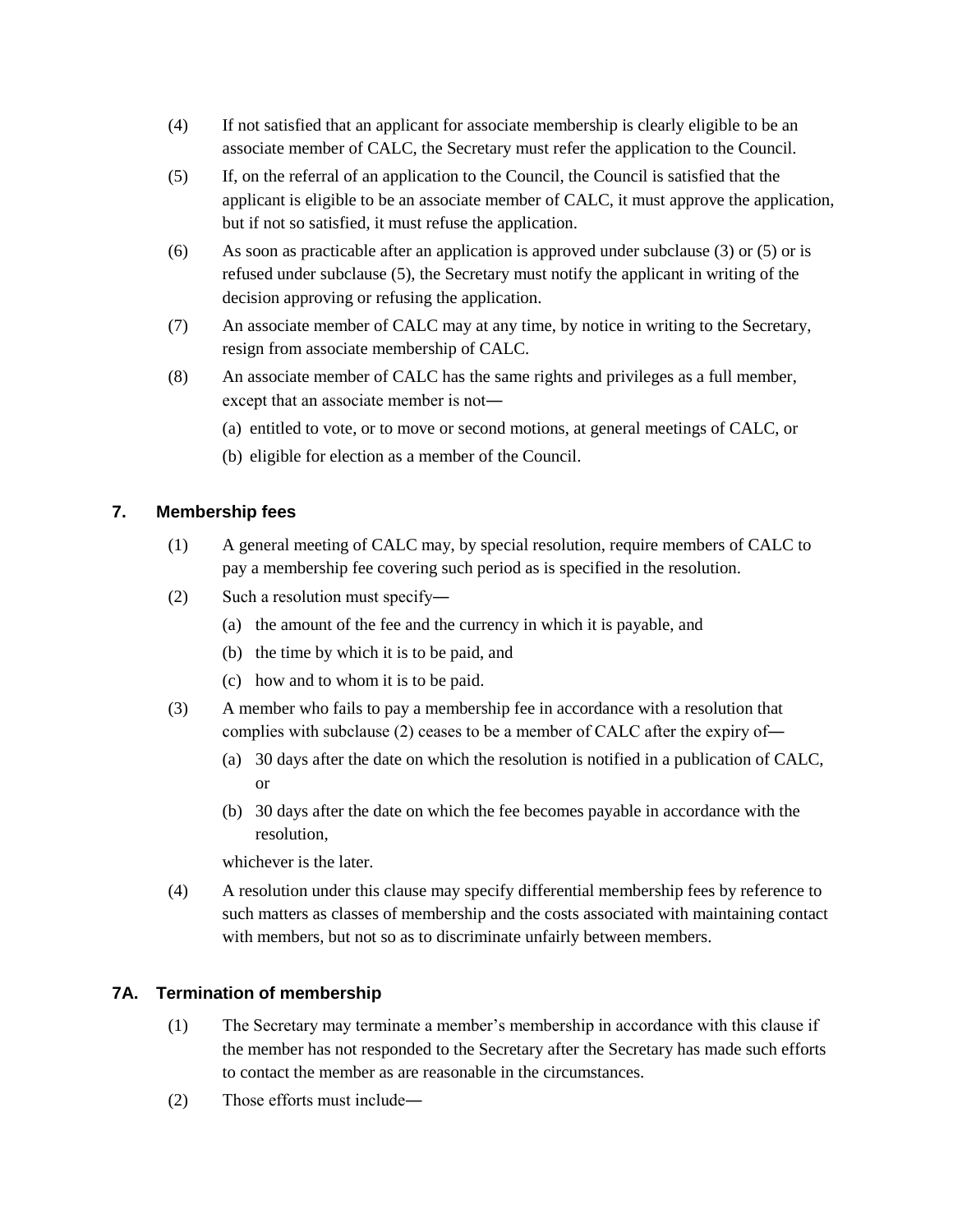- (a) sending a notice to the member using such contact details as are known to the Secretary, and
- (b) circulating a notice generally amongst the membership giving the member's name and last known address, stating that the member's membership may be terminated unless the member informs the Secretary that the member wishes to remain a member and provides the Secretary with sufficient information to enable the member to be contacted in the future.
- (3) A person's membership of CALC is terminated when the Secretary circulates a notice generally amongst the membership giving notice of the termination.
- (4) Nothing in this clause prevents the person whose membership has been terminated from subsequently rejoining CALC.

#### **8. Council of CALC**

- (1) CALC is to have a Council.
- (2) The Council is responsible for managing the affairs of CALC, subject to any directions or guidelines given by resolution passed at a general meeting of CALC.
- (3) The Council has power to do everything necessary or convenient for or in connection with carrying out the objects of CALC and managing the affairs and activities of CALC.

# **9 Membership of the Council and conduct of elections (including electronic voting for nominated candidates for offices, or on ballots for special resolutions)**

- (1) The Council is to consist of a President, a Secretary, a Vice-President, a Treasurer and not more than 11 non-executive members.
- (1A) The Immediate Past President is a non-voting non-executive member of the Council until the next ordinary general meeting of CALC, unless the person eligible to hold the office of Immediate Past President declines that office or holds another office on the Council.
- (2) The members of the Council (except for the Immediate Past President) are to be elected at an ordinary general meeting of CALC from the full members of CALC.
- (3) So as to ensure that the membership of the Council reflects the nature of the Commonwealth and the diversity of the peoples of the Commonwealth 2 non-executive members are to be elected for each of the following regions:
	- (a) Africa;
	- (b) Asia;
	- (c) Australasia and the Pacific;
	- (d) Europe;
	- (e) the Americas.
- (4) The following rules apply to the conduct of an election—
	- (a) if there are more nominations for an office than the number to be elected, a secret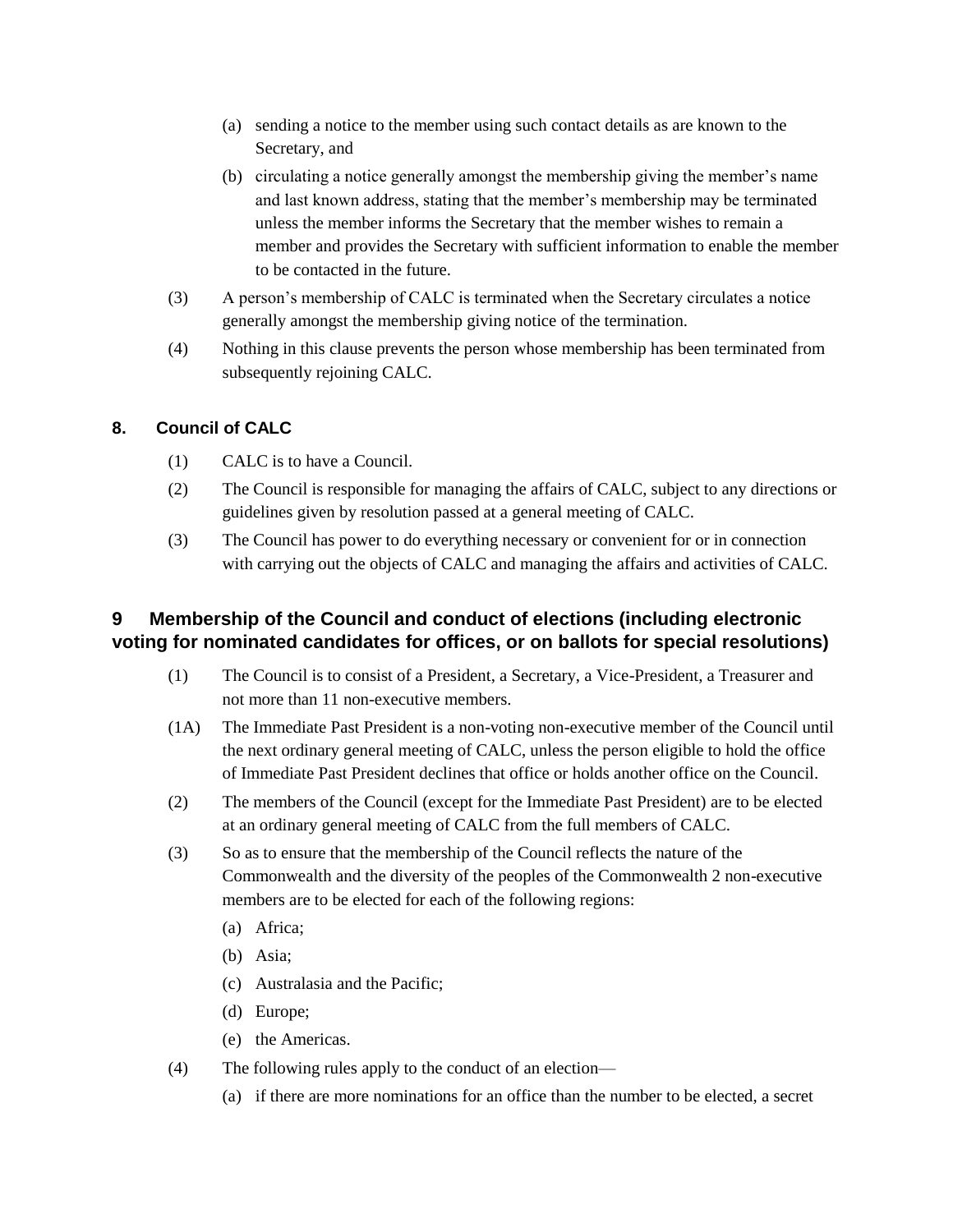ballot must be held;

- (b) a full member may vote for the following number of candidates—
	- (i) for an election for President, Secretary, Vice-President or Treasurer, 1 candidate;
	- (ii) for an election for non-executive members for a region, no more than 2 candidates;
- (c) if only 1 office of the same kind is to be filled in an election, the candidate with the most formal votes is elected;
- (d) if 2 offices of the same kind are to be filled, the 2 candidates with the most formal votes are elected;
- (e) if, in order to determine the outcome of an election, it becomes necessary to resolve a tie, the person presiding at the general meeting must decide which candidate is to be elected by drawing lots.
- (5) The Council may make rules about the conduct of an election that are not inconsistent with subclause (4). The rules may permit the whole or a part of an election or ballot (for example, a ballot on a special resolution to be moved at an ordinary or extraordinary general meeting of CALC) to be conducted electronically and make provision for the conduct of that election or ballot or that part of the election or ballot.
- (5A) An election or ballot, or a part of an election or ballot, that is conducted electronically and that is conducted in accordance with rules made under subclause (5) is taken to be a secret ballot conducted at the relevant general meeting of CALC.
- (6) Members of the Council elected in accordance with this clause hold office until the next ordinary general meeting of CALC and are eligible for re-election.
- (6A) The Council may invite a full member of CALC who is not a member of the Council to contribute to its activities. A person invited under this subclause—
	- (a) is not entitled to vote on any matter; but
	- (b) otherwise is to be treated as a member of the Council for any purposes, and any period, the Council specifies.
- (7) A member of the Council may at any time resign from office as a member of the Council—
	- (a) in the case of the Secretary—by notice in writing to the President; or
	- (b) in any other case—by notice in writing to the Secretary.
- (8) In the event of a vacancy in the membership of the Council (other than in the office of Immediate Past President), the remaining members of the Council may appoint a full member of CALC to hold the vacant office. A member so appointed holds that office until the next ordinary general meeting of CALC.
- (9) A person ceases to be a member of the Council if the person ceases to be a member of CALC.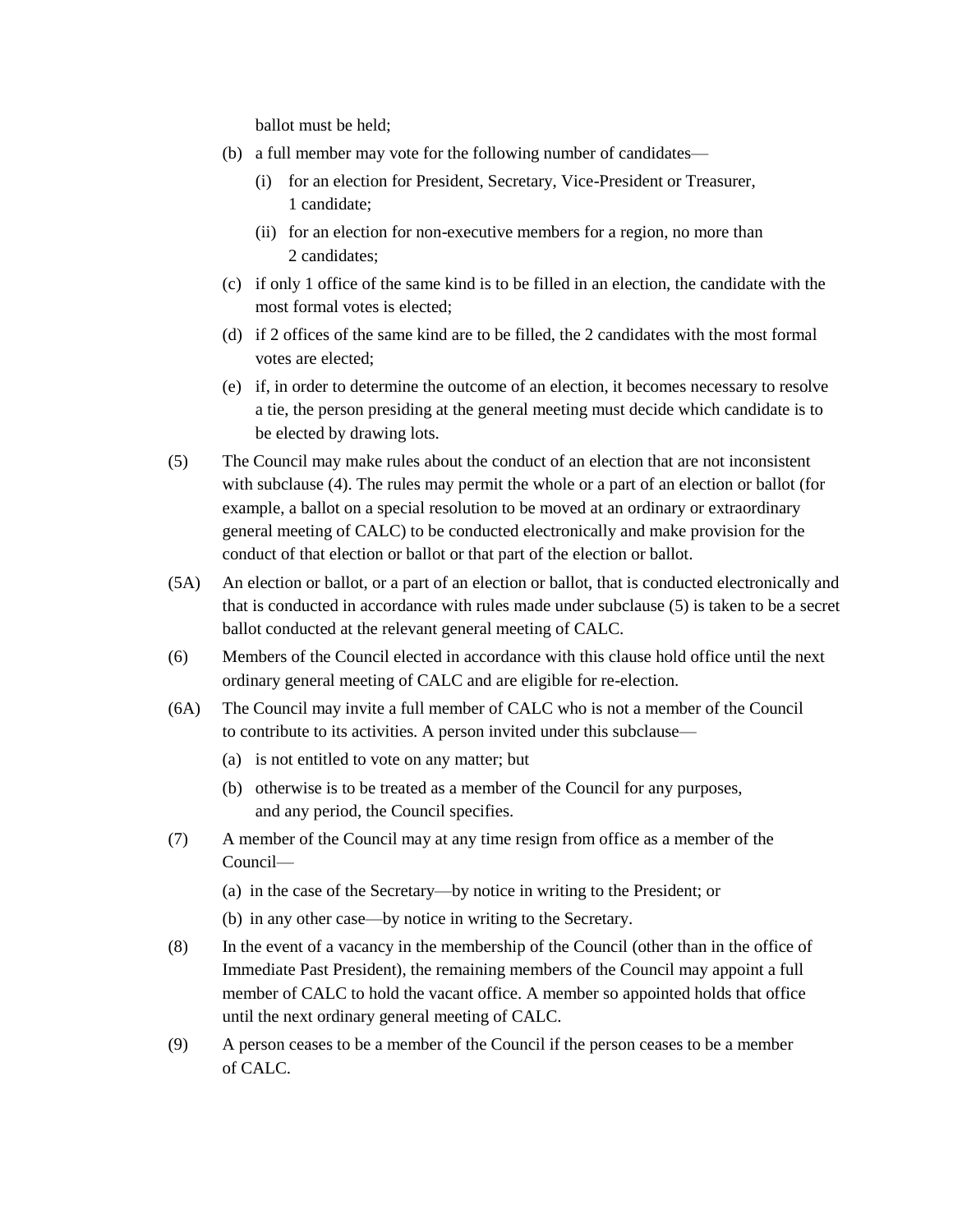### **10. Proceedings of the Council**

- (1) Unless it is impracticable to do so, the Council must meet immediately after each general meeting of CALC. The Council may hold such other meetings as it thinks necessary or desirable.
- (2) The Council may meet not only in person but also by means of a video or telephone link, provided the participating members are able to hear each other speak.
- (3) At a meeting of the Council, the President or, in the absence of the President, the Vice-President is to preside or, in the absence of both the President and the Vice-President, the members of the Council participating must elect one of their number to preside.
- (4) The following provisions apply to a meeting of the Council:
	- (a) a quorum is constituted by at least 3 members of the Council (including at least one of the Officers);
	- (b) questions arising at the meeting are to be decided by consensus, but, if necessary, a question may be decided by a resolution passed by a majority of those members of the Council who are participating in and voting at the meeting;
	- (c) each member of the Council participating in the meeting has one vote.
- (5) The Council may also transact business by circulating a motion among its members. A motion agreed to in writing by a majority of the members of the Council has the same effect as if it were a decision of the Council made at a meeting of the Council.

# **11. Functions of Officers**

- (1) The functions of the President are as follows:
	- (a) in consultation with the Secretary, to convene general meetings of CALC and of the Council;
	- (b) to preside at general meetings of CALC and at meetings of the Council;
	- (c) to represent CALC in its dealings with the Commonwealth Secretariat and any other organisation;
	- (d) to undertake on behalf of CALC such other responsibilities as the Council or CALC in general meeting specifies.
- (2) The functions of the Secretary are as follows:
	- (a) to carry out the day-to-day administration of CALC;
	- (b) when requested to do so by the President, to give notice of meetings of CALC and of the Council and to make arrangements for the holding of those meetings;
	- (d) to send to members of CALC minutes of general meetings of CALC, minutes of meetings of the Council and notices of decisions made by the Council;
	- (e) to keep a list of the names and addresses of the members of CALC;
	- (f) to take all such steps as are reasonably practicable to deal with requests for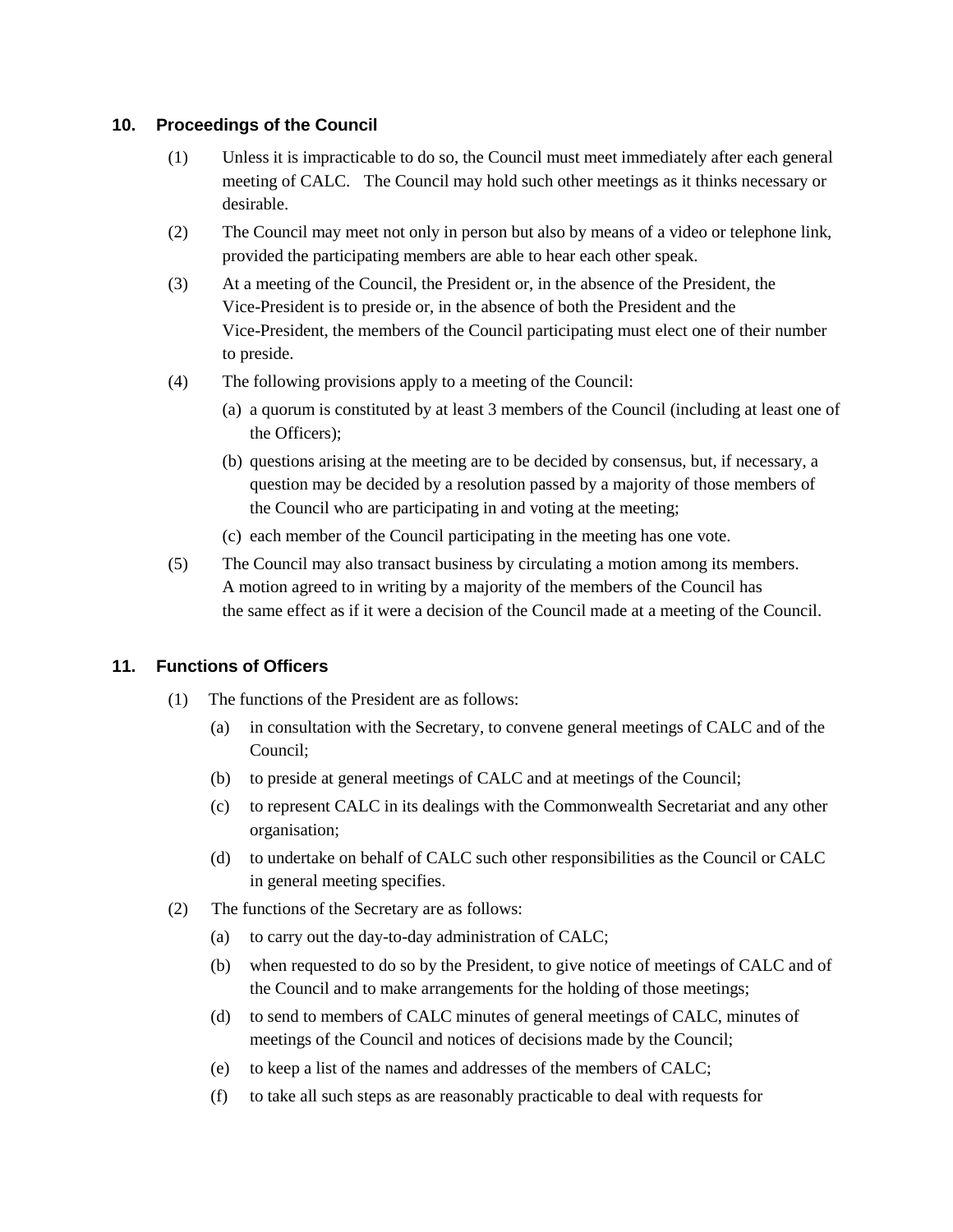information and assistance made by members of CALC;

- (g) to send to members of CALC from time to time, whether by means of a newsletter or otherwise, any information in the Secretary's possession that the Secretary considers might be of interest to those members; and
- (h) to prepare the report referred to in subclause (3) and, if the Council so directs, to perform on behalf of the Council any function that the Council is required to perform under clause 13;
- (i) to undertake on behalf of CALC such other responsibilities as the Council or CALC in general meeting specifies.
- (3) The Secretary must—
	- (a) present to each general meeting of CALC a report reviewing the affairs and activities of CALC during the period since the last preceding general meeting, and
	- (b) circulate to members of CALC such other reports on the affairs and activities of CALC as the Council considers appropriate, or as are required by a resolution of a general meeting of CALC.
- (4) In performing functions on behalf of CALC, the Secretary is required to give effect to any relevant directions given by the Council.
- (5) The functions of the Vice-President are―
	- (a) to act as President during any period when—
		- (i) the office of President is vacant, or
		- (ii) the President is for any reason unable to undertake the responsibilities of that office, and
	- (b) to undertake on behalf of CALC such other responsibilities as the Council or CALC in general meeting specifies.
- (6) The functions of the Treasurer are–
	- (a) to manage and administer the financial assets and liabilities of CALC as directed by the Council;
	- (b) to maintain proper accounts for CALC and to present them for audit as required by the Council;
	- (ba) to present to each general meeting of CALC the report mentioned in clause 13(3);
	- (bb) to circulate to members of CALC such other reports on the affairs and activities of CALC as the Council considers appropriate, or as are required by a resolution of a general meeting of CALC;
	- (c) to undertake on behalf of CALC such other responsibilities as the Council or CALC in general meeting specifies.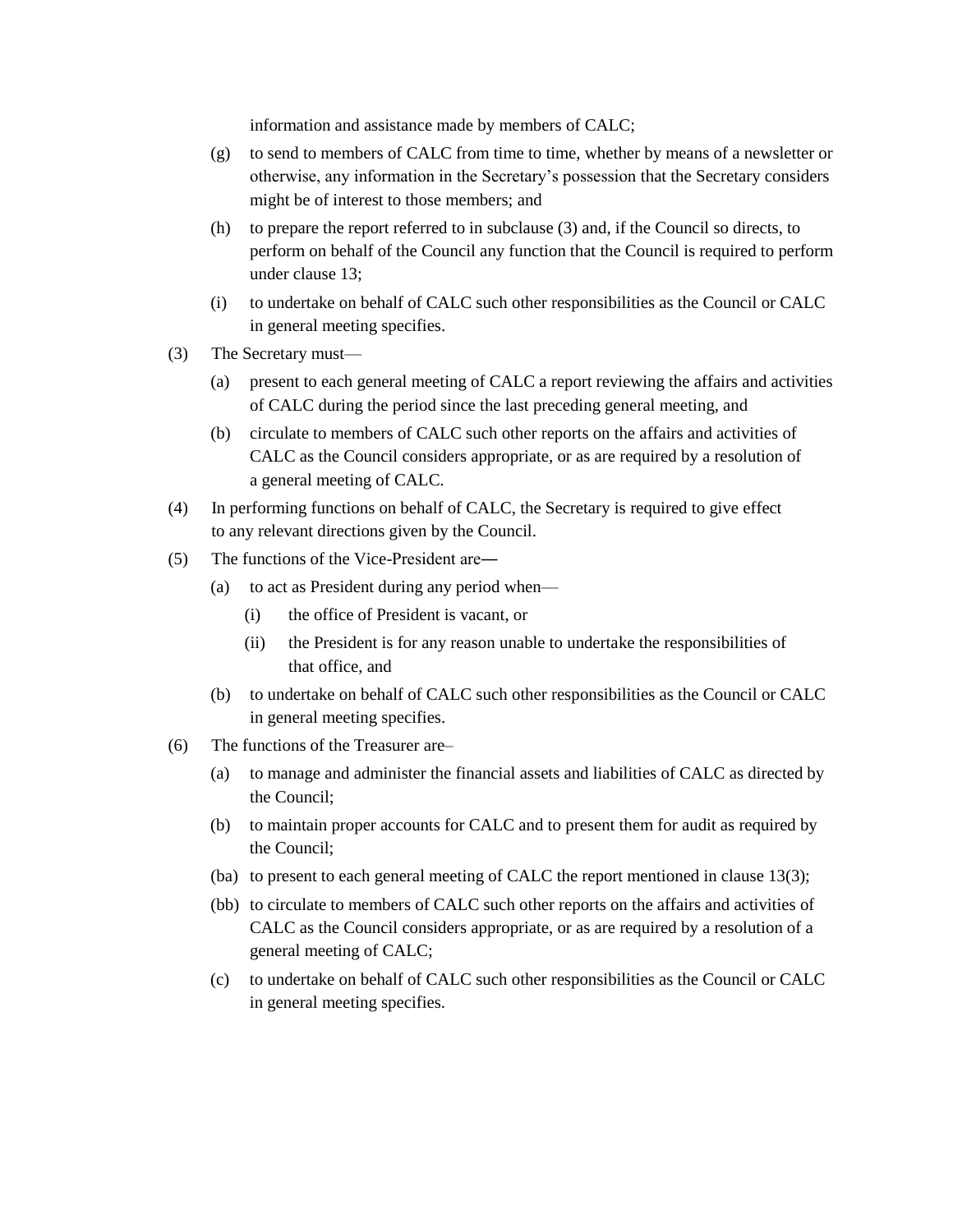## **12. General meetings of CALC**

- (1) The Council must, if practicable, ensure that an ordinary general meeting of CALC is held in conjunction with each Commonwealth Law Conference, and must in any event ensure that such a meeting is held within 5 years after the last ordinary general meeting of CALC.
- (2) The President must convene an extraordinary general meeting of CALC―
	- (a) on being requested to do so by written notice signed by not fewer than 100 members of CALC, or
	- (b) on a resolution of the Council requiring the convening of such a meeting.
- (3) A general meeting of CALC may—
	- (a) confirm, with or without modification, the minutes of the last preceding general meeting, and
	- (b) receive, consider and adopt, with or without modification, or reject, any report presented by the Council to that general meeting, and
	- (c) approve or vary any proposals recommended by the Council, and
	- (ca) amend, revoke or replace rules made under clause 9(5); and
	- (d) resolve any points of difficulty concerning the affairs of CALC referred to it by the Council, and
	- (e) give directions or guidelines to the Council with respect to the management of the affairs of CALC.
- (4) The President or, in the absence of the President, the Vice-President is to preside at a general meeting of CALC. However, if both the President and the Vice-President are absent from such a meeting, the full members of CALC who are present must elect one of their number to preside.
- (5) The Secretary must give at least 3 months' notice in writing to all members of the date and place of a general meeting of CALC.
- (6) The following provisions apply to a general meeting of CALC:
	- (a) a quorum is constituted by the full members present;
	- (b) except for a motion that can be passed only by special resolution, every motion put to the meeting is to be decided by consensus, but, if necessary, such a motion may be passed by a majority of the full members voting in person or by proxy;
	- (c) each full member of CALC has one vote.

# **13. Finances of CALC**

(1) The Council must ensure that the funds of CALC (if any) are spent only for purposes connected with carrying on the affairs and activities of CALC.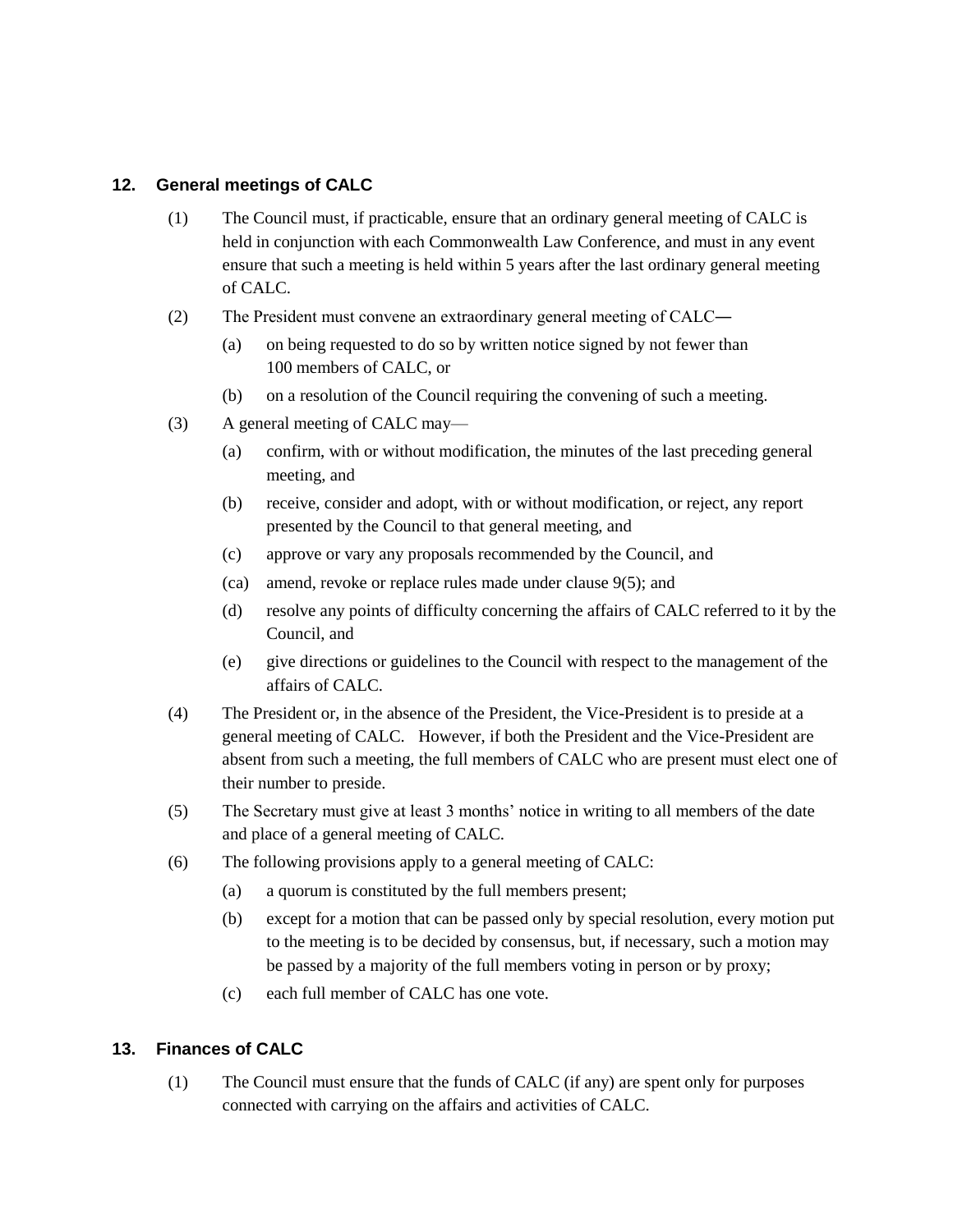- (2) The Council must also ensure—
	- (a) that CALC's funds (if any) are kept at a bank, and
	- (b) that such of those funds as are not immediately required to meet the expenses of CALC are placed on deposit with a bank or are invested in readily realisable securities, and
	- (c) that proper accounting records are kept in respect of CALC's funds and of its income and expenditure.
- (3) The Treasurer must include in the Treasurer's report presented to each ordinary general meeting of CALC―
	- (a) a statement stating whether CALC had any funds at any time during the relevant accounting period, and
	- (b) if it had, an audited statement of the income and expenditure of CALC for that period and of its assets and liabilities as at the end of that period.
- (4) The Council must not enter into a commitment to spend any funds of CALC unless satisfied that CALC will have sufficient funds available to meet each payment under the commitment as and when the payment becomes due.
- (5) The relevant accounting period in relation to an ordinary general meeting is the period beginning—
	- (a) in the case of the first ordinary general meeting after the adoption of this Constitution—on 13 March 2003, and
	- (b) in any other case—on the day immediately following the relevant accounting period for the last preceding ordinary general meeting,

and ending 6 weeks before the day fixed for the commencement of the first-mentioned meeting.

# **14. Amendment of this Constitution**

This Constitution may be amended only by a special resolution passed at a general meeting of CALC.

# **15. Dissolution of CALC**

CALC may be dissolved only by a special resolution passed at a general meeting of CALC. The assets of CALC are to be disposed of as directed by the resolution.

# **16. Notice of certain resolutions**

- (1) A special resolution has no effect unless it is passed at a general meeting of CALC in consequence of—
	- (a) a motion moved at that meeting by a member of the Council in accordance with a resolution of the Council notice of which was sent to all members of CALC not less